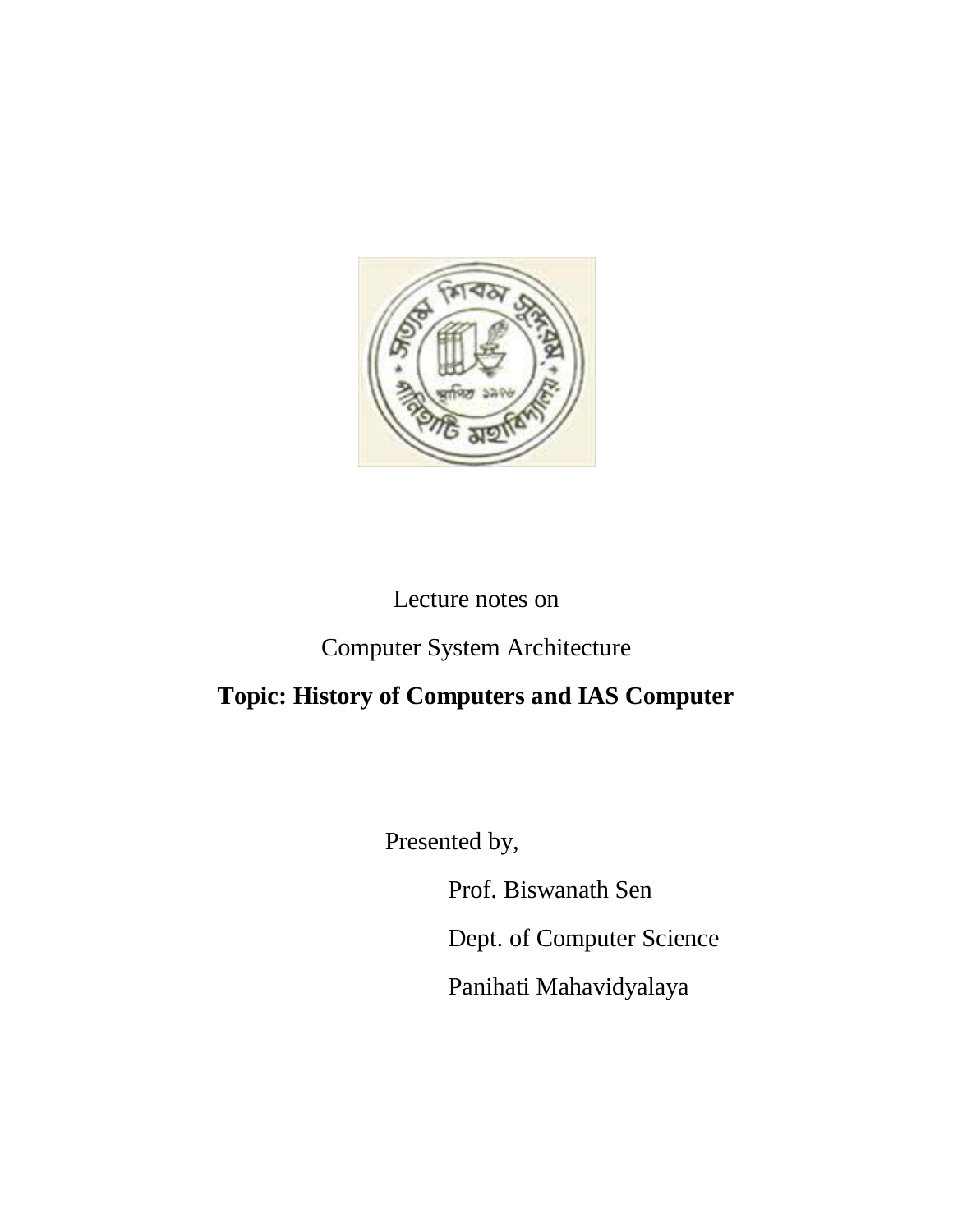#### **UNIT-1**

### **A BRIEF HISTORY OF COMPUERS:** We begin our study of computers with a brief history.

#### **First Generation: Vacuum Tubes**

**ENIAC** The ENIAC (Electronic Numerical Integrator And Computer), designed and constructed at the University of Pennsylvania, was the world's first general-purpose electronic digital computer. The project was a response to U.S needs during World War II.

John Mauchly, a professor of electrical engineering at the University of Pennsylvania, and John Eckert, one of his graduate students, proposed to build a general-purpose computer using vacuum tubes for the BRL's application. In 1943, the Army accepted this proposal, and work began on the ENIAC. The resulting machine was enormous, weighing 30 tons, occupying 1500 square feet of floor space, and containing more than 18,000 vacuum tubes. When operating, it consumed 140 kilowatts of power. It was also substantially faster than any electromechanical computer, capable of 5000 additions per second.

The ENIAC was completed in 1946, too late to be used in the war effort. The use of the ENIAC for a purpose other than that for which it was built demonstrated its general-purpose nature. The ENIAC continued to operate under BRL management until 1955, when it was disassembled.

**THE VON NEUMANN MACHINE** The task of entering and altering programs for the ENIAC was extremely tedious. The programming process can be easy if the program could be represented in a form suitable for storing in memory alongside the data. Then, a computer could get its instructions by reading them from memory, and a program could be set or altered by setting the values of a portion of memory. This idea is known as the stored-program concept. The first publication of the idea was in a 1945 proposal by von Neumann for a new computer, the EDVAC (Electronic Discrete Variable Computer).

In 1946, von Neumann and his colleagues began the design of a new stored-program computer, referred to as the IAS computer, at the Princeton Institute for Advanced Studies. The IAS computer,although not completed until 1952,is the prototype of all subsequent general-purpose computers.



Figure 1.1 Structure of IAS Computer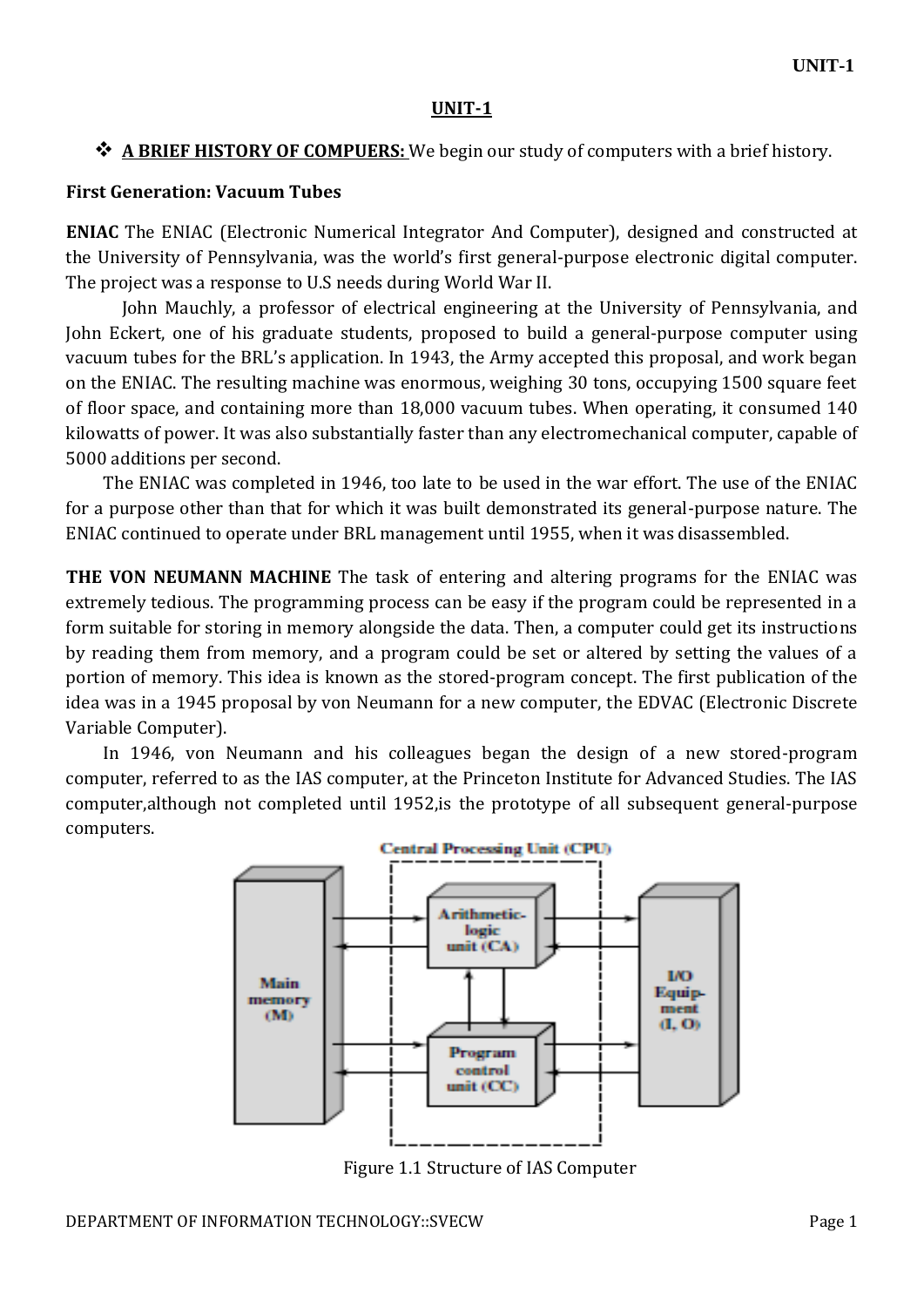Figure 1.1 shows the general structure of the IAS computer). It consists of

- A main memory, which stores both data and instruction
- An arithmetic and logic unit (ALU) capable of operating on binary data
- A control unit, which interprets the instructions in memory and causes them to be executed
- Input and output  $(I/O)$  equipment operated by the control unit

This structure was outlined in von Neumann's earlier proposal, which is worth quoting at this point:

**First:** Because the device is primarily a computer, it will have to perform the elementary operations of arithmetic most frequently. At any rate a central arithmetical part of the device will probably have to exist and this constitutes the first specific part: CA.

**Second:** The logical control of the device, that is, the proper sequencing of its operations, can be most efficiently carried out by a central control organ. By the central control and the organs which perform it form the second specific part: CC

**Third:** Any device which is to carry out long and complicated sequences of operations (specifically of calculations) must have a considerable memory . . . At any rate, the total memory constitutes the third specific part of the device: M.

**Fourth:** The device must have organs to transfer . . . information from R into its specific parts C and M. These organs form its input, the fourth specific part: I

**Fifth:** The device must have organs to transfer . . . from its specific parts C and M into R. These organs form its output, the fifth specific part: O.

The control unit operates the IAS by fetching instructions from memory and executing them one at a time. A more detailed structure diagram is shown in Figure 1.2. This figure reveals that both the control unit and the ALU contain storage locations, called registers, defined as follows:

• **Memory buffer register (MBR):** Contains a word to be stored in memory or sent to the I/O unit, or is used to receive a word from memory or from the I/O unit.

• **Memory address register (MAR):** Specifies the address in memory of the word to be written from or read into the MBR.

• **Instruction register (IR):** Contains the 8-bit opcode instruction being executed.

• **Instruction buffer register (IBR):** Employed to hold temporarily the right-hand instruction from a word in memory.

• **Program counter (PC):** Contains the address of the next instruction-pair to be fetched from memory.

• **Accumulator (AC) and multiplier quotient (MQ):** Employed to hold temporarily operands and results of ALU operations.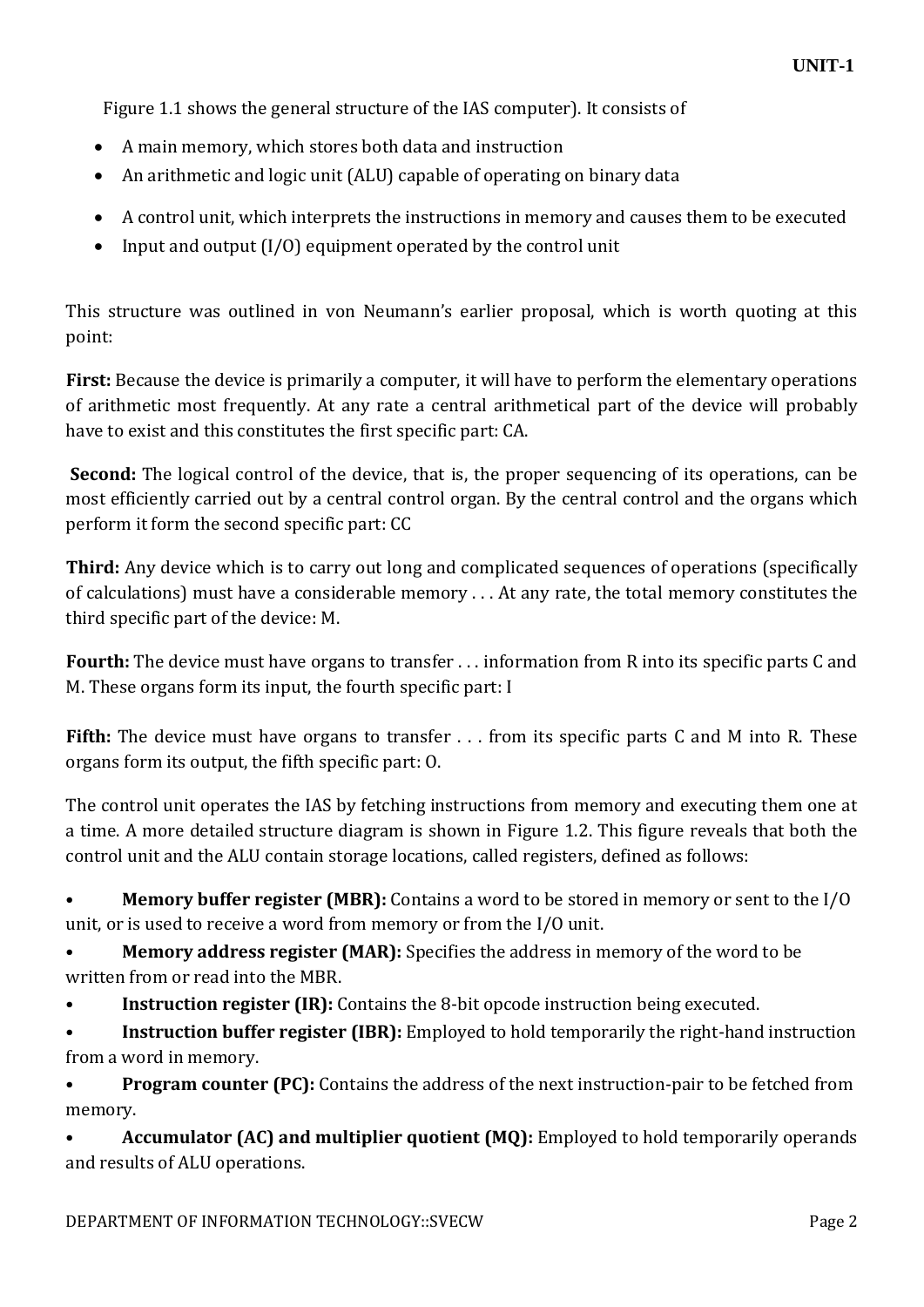

Figure 1.2 Expanded Structure of IAS Computer

**COMMERCIAL COMPUTERS** The 1950s saw the birth of the computer industry with two companies, Sperry and IBM, dominating the marketplace. In 1947, Eckert and Mauchly formed the Eckert-Mauchly Computer Corporation to manufacture computers commercially. Their first successful machine was the UNIVAC I (Universal Automatic Computer), which was commissioned by the Bureau of the Census for the 1950 calculations.The Eckert-Mauchly Computer Corporation became part of the UNIVAC division of Sperry-Rand Corporation, which went on to build a series of successor machines.

The UNIVAC I was the first successful commercial computer. It was intended for both scientific and commercial applications.

The UNIVAC II, which had greater memory capacity and higher performance than the UNIVAC I, was delivered in the late 1950s and illustrates several trends that have remained characteristic of the computer industry.

The UNIVAC division also began development of the 1100 series of computers, which was to be its major source of revenue. This series illustrates a distinction that existed at one time. The first model, the UNIVAC 1103, and its successors for many years were primarily intended for scientific applications, involving long and complex calculations.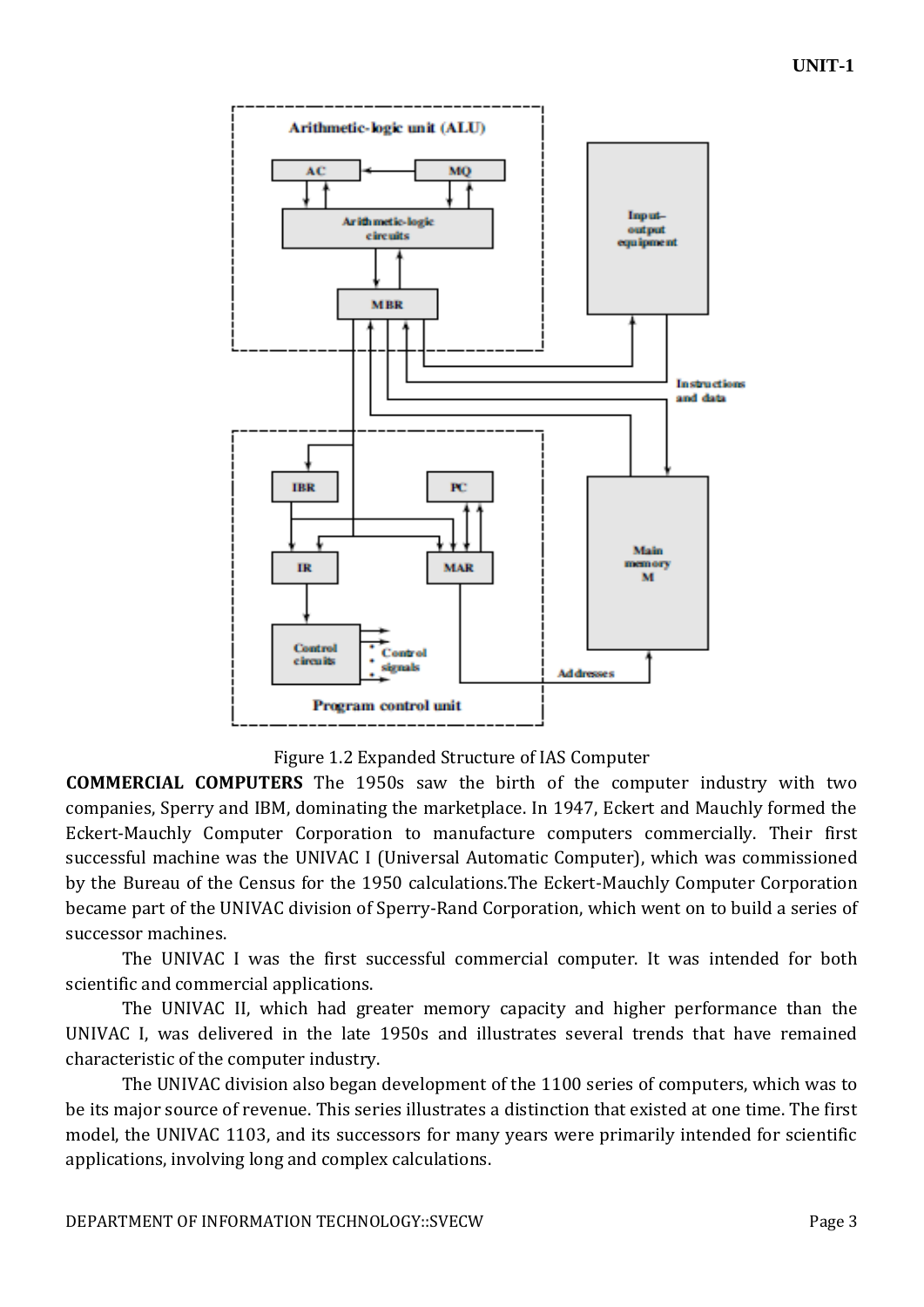#### **The Second Generation: Transistors**

The first major change in the electronic computer came with the replacement of the vacuum tube by the transistor. The transistor is smaller, cheaper, and dissipates less heat than a vacuum tube but can be used in the same way as a vacuum tube to construct computers. Unlike the vacuum tube, which requires wires, metal plates, a glass capsule, and a vacuum, the transistor is a solidstate device, made from silicon.

The transistor was invented at Bell Labs in 1947 and by the 1950s had launched an electronic revolution. It was not until the late 1950s, however, that fully transistorized computers were commercially available.

The use of the transistor defines the second generation of computers. It has become widely accepted to classify computers into generations based on the fundamental hardware technology employed (Table 1.1).

| <b>Generation</b> | Approximate<br><b>Dates</b> | <b>Technology</b>                            | <b>Typical Speed</b><br>(operations per second) |
|-------------------|-----------------------------|----------------------------------------------|-------------------------------------------------|
| 1                 | 1946-1957                   | Vacuum tube                                  | 40,000                                          |
| 2                 | 1958-1964                   | Transistor                                   | 200,000                                         |
| 3                 | 1965-1971                   | Small and medium scale<br><i>integration</i> | 1,000,000                                       |
| 4                 | 1972–1977                   | Large scale integration                      | 10,000,000                                      |
| 5                 | 1978-1991                   | Very large scale integration                 | 100,000,000                                     |
| 6                 | 1991.                       | Ultra large scale integration                | 1,000,000,000                                   |

#### Table 1.1 Computer Generations

**THE IBM 7094** From the introduction of the 700 series in 1952 to the introduction of the last member of the 7000 series in 1964, this IBM product line underwent an evolution that is typical of computer products. Successive members of the product line show increased performance, increased capacity, and/or lower cost.

#### **The Third Generation: Integrated Circuits**

In 1958 came the achievement that revolutionized electronics and started the era of microelectronics: the invention of the integrated circuit. It is the integrated circuit that defines the third generation of computers.

**MICROELECTRONICS:** Microelectronics means, literally, "small electronics." Since the beginnings of digital electronics and the computer industry, there has been a persistent and consistent trend toward the reduction in size of digital electronic circuits.

**IBM SYSTEM/360** By 1964, IBM had a firm grip on the computer market with its 7000 series of machines. In that year, IBM announced the System/360, a new family of computer products.

**DEC PDP-8** In the same year that IBM shipped its first System/360, another momentous first shipment occurred: PDP-8 from Digital Equipment Corporation (DEC).At a time when the average computer required an air-conditioned room,the PDP-8 (dubbed a minicomputer by the industry, after the miniskirt of the day) was small enough that it could be placed on top of a lab bench or be built into other equipment. It could not do everything the mainframe could, but at \$16,000, it was cheap enough for each lab technician to have one. In contrast, the System/360 series of mainframe computers introduced just a few months before cost hundreds of thousands of dollars.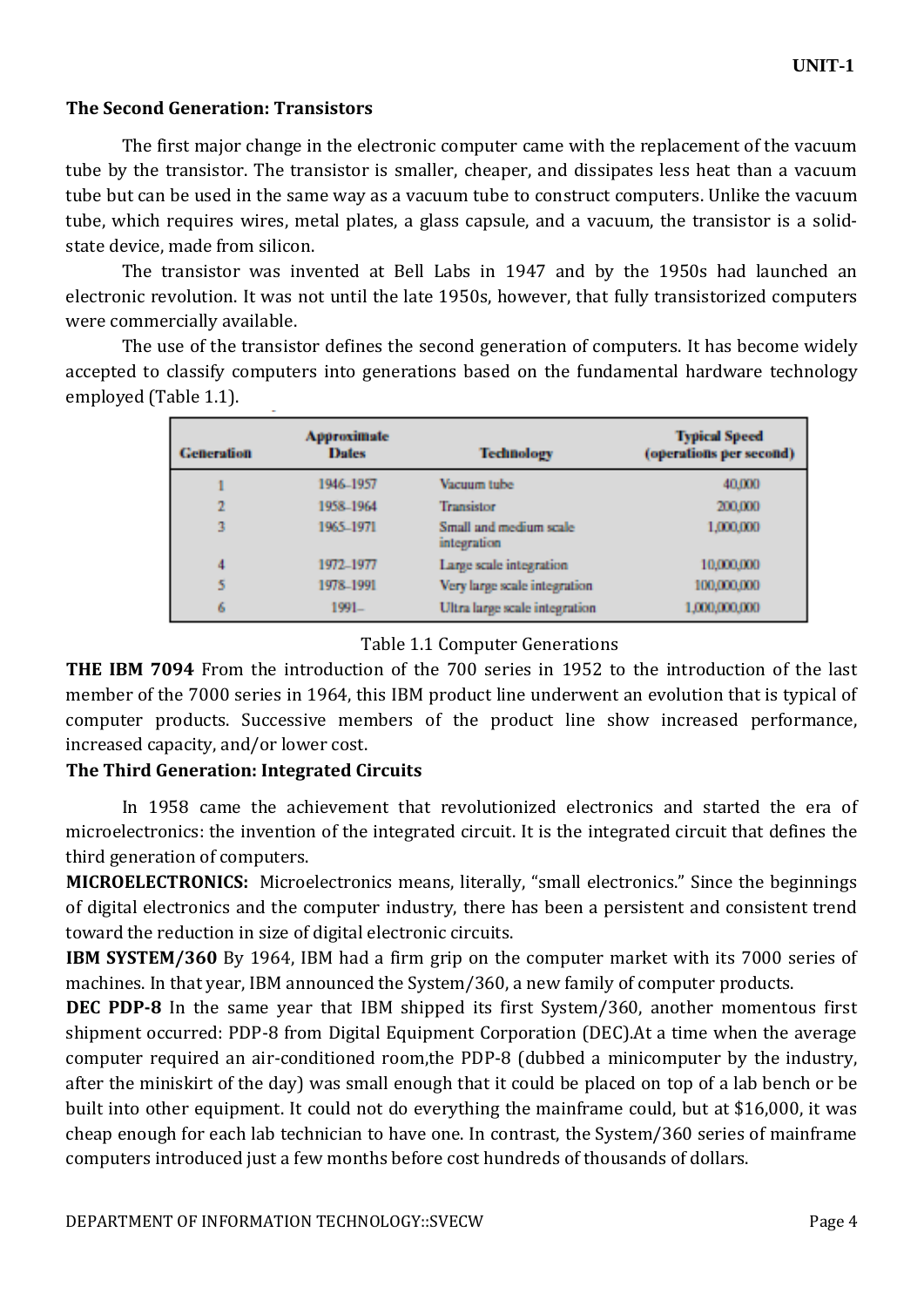## **Later Generations**

Table 1.1 suggests that there have been a number of later generations, based on advances in integrated circuit technology. With the introduction of large-scale integration (LSI), more than 1000 components can be placed on a single integrated circuit chip. Very-large-scale integration (VLSI) achieved more than 10,000 components per chip, while current ultra-large-scale integration (ULSI) chips can contain more than one million components.

**SEMICONDUCTOR MEMORY** The first application of integrated circuit technology to computers was construction of the processor (the control unit and the arithmetic and logic unit) out of integrated circuit chips. But it was also found that this same technology could be used to construct memories.

**MICROPROCESSORS** Just as the density of elements on memory chips has continued to rise,so has the density of elements on processor chips.As time went on,more and more elements were placed on each chip, so that fewer and fewer chips were needed to construct a single computer processor.

A breakthrough was achieved in 1971,when Intel developed its 4004.The 4004 was the first chip to contain all of the components of a CPU on a single chip.

The next major step in the evolution of the microprocessor was the introduction in 1972 of the Intel 8008. This was the first 8-bit microprocessor and was almost twice as complex as the 4004.

Neither of these steps was to have the impact of the next major event: the introduction in 1974 of the Intel 8080.This was the first general-purpose microprocessor. Whereas the 4004 and the 8008 had been designed for specific applications, the 8080 was designed to be the CPU of a general-purpose microcomputer

About the same time, 16-bit microprocessors began to be developed. However, it was not until the end of the 1970s that powerful, general-purpose 16-bit microprocessors appeared. One of these was the 8086.

## $\div$  **DESIGNING FOR PERFORMANCE**

Year by year, the cost of computer systems continues to drop dramatically, while the performance and capacity of those systems continue to rise equally dramatically. Desktop applications that require the great power of today's microprocessor-based systems include

- Image processing
- Speech recognition
- Videoconferencing
- Multimedia authoring
- Voice and video annotation of files
- Simulation modeling

## **Microprocessor Speed**

The evolution of Microprocessors continues to bear out Moore's law. So long as this law holds, chipmakers can unleash a new generation of chips every three years—with four times as many transistors. In microprocessors, the addition of new circuits, and the speed boost that comes from reducing the distances between them, has improved performance four- or fivefold every three

DEPARTMENT OF INFORMATION TECHNOLOGY::SVECW Page 5